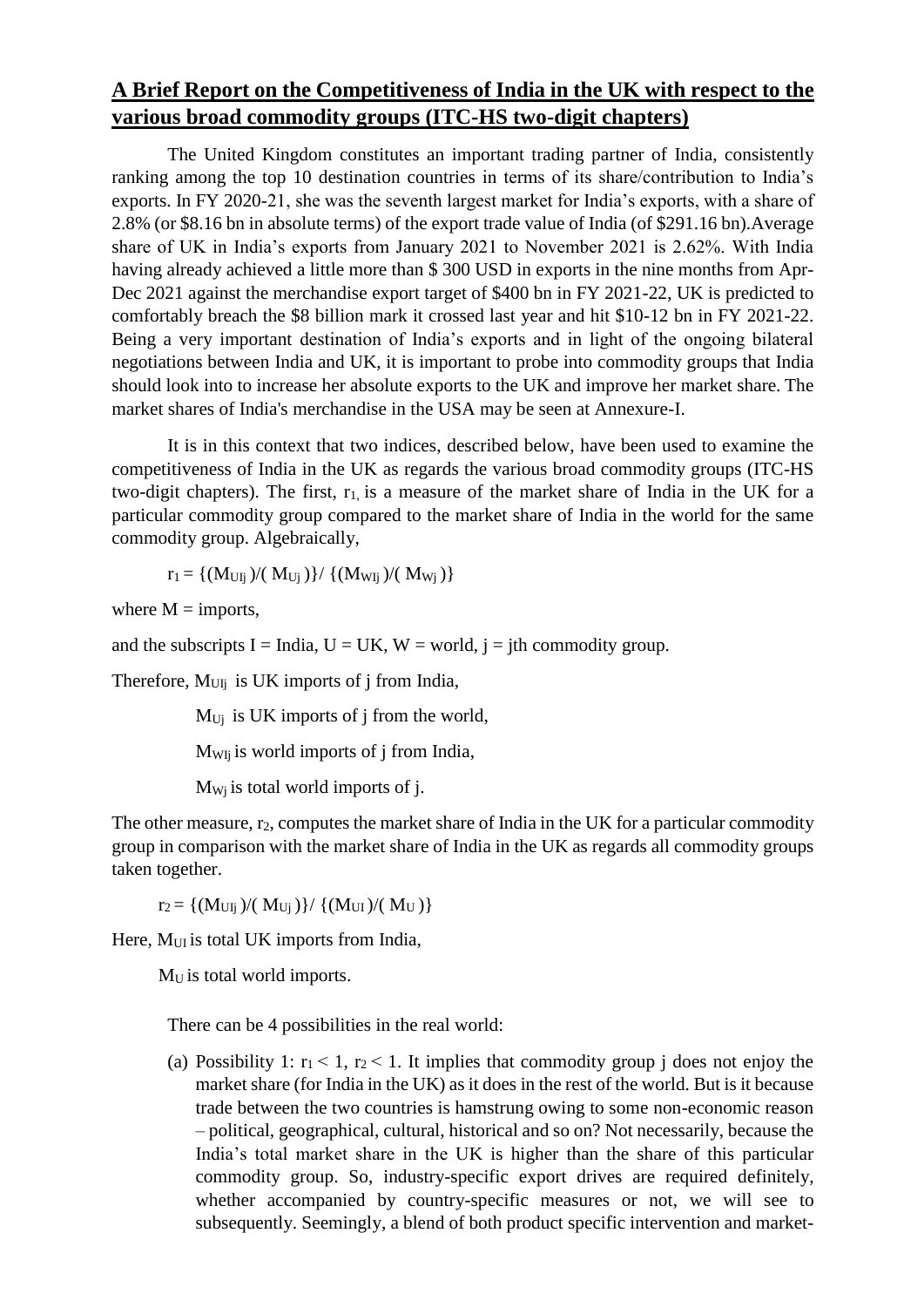oriented research may be required to improve the market share of this commodity in the UK versus the world and also against all commodities' in the UK market.

- (b) Possibility 2:  $r_1 > 1$ ,  $r_2 < 1$ . This implies that, even though market share for a particular commodity group is lower than India's total market share in the UK, it is higher than India's share in the world market (for this commodity group). Maybe, India's overall penetration in the US market has pulled the market share of this commodity group there above the share in the world market. Even if India's exposure in UK market is better, on an average, still the product share within UK market is less compared to all product's share. Hence, more product specific approach may have to be adopted.
- (c) Possibility 3:  $r_1 < 1$ ,  $r_2 > 1$ . This implies that though India's market share in the UK for this group is more than India's total market share, it cannot surpass the India's share in world market for this commodity. Probably, a significant improvement in India's overall market penetration in the UK may increase exports. Market-research and customer segmentation approaches within the UK market for the product in terms of quality enhancement and targeting the right customer mix (say high population, affluent states with taste for more product differentiation) may enhance market share of this commodity in UK with respect to the world.
- (d) Possibility 4:  $r_1 > 1$ ,  $r_2 > 1$ . The situation is encouraging for the product group or industry.

In theory, there can be 5 other possibilities wherein either or both of the r's equal(s) 1, but they are improbable in real life and hence, ignored (shaded in grey). The matrix below, provides a visual aid to the combinations as discussed in the preceding section which allude to the four real world possibilities with competitiveness indices  $(r1&\&r2)$  combinations.

The complete range of possibilities (theoretically and observationally) are highlighted in the figure below.





In the subsequent section, (Tables 1 to 8) we examine the values of these index-value pairs between India and UK from 2016 to 2020, ITC-HS chapter-wise, colour-coded in yellow  $(r1<1, r2<1)$ , green  $(r1>1, r2<1)$ , red  $(r1<1, r2>1)$  and blue  $(r1>1, r2>1)$ . The computation of these indices are based on the updated bilateral trade data from UN Comtrade.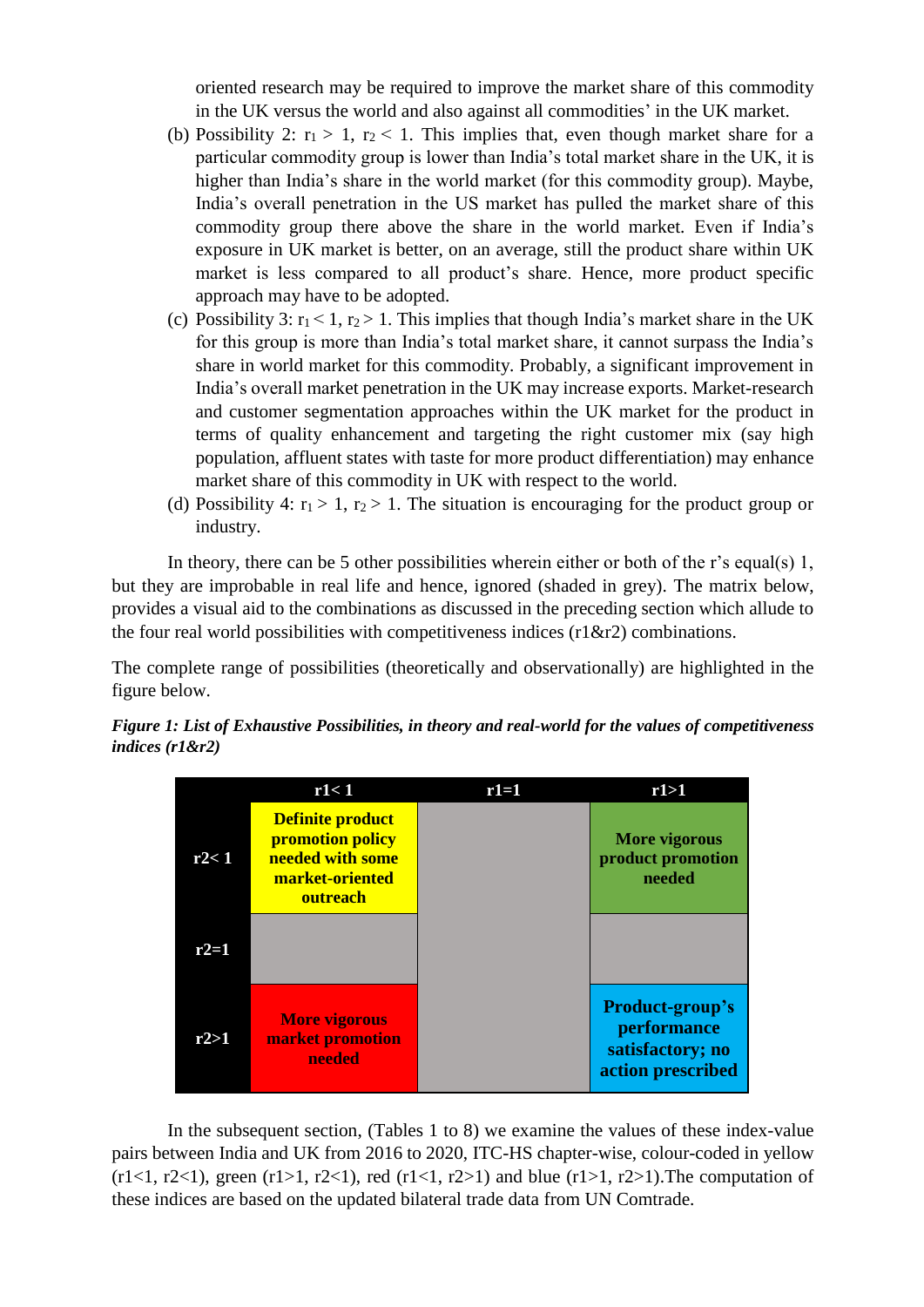|                                 | Table1: Values of Competitiveness Indices pair (r1 and r2) between India and UK from 2016 to 2020 for Agricultural and<br><b>Related Products (Chapters 01-24)</b> |            |            |                          |                          |                          |  |  |  |  |
|---------------------------------|--------------------------------------------------------------------------------------------------------------------------------------------------------------------|------------|------------|--------------------------|--------------------------|--------------------------|--|--|--|--|
| <b>ITC-HS</b><br><b>CHAPTER</b> | <b>COMMODITY NAME</b>                                                                                                                                              | 2016       | 2017       | 2018                     | 2019                     | 2020                     |  |  |  |  |
| $HS-3$                          | Fish, crustaceans, molluscs, aquatic invertebrates nes                                                                                                             | 0.98,3.77  | 0.89,4.05  |                          |                          |                          |  |  |  |  |
| $HS-4$                          | Dairy products, eggs, honey, edible animal product<br>nes                                                                                                          | 0.00, 0.00 | 0.00, 0.00 |                          | $\overline{\phantom{a}}$ | $\overline{\phantom{a}}$ |  |  |  |  |
| $HS-5$                          | Products of animal origin, nes                                                                                                                                     | 1.12,0.90  | 1.13,0.87  |                          | $\overline{\phantom{a}}$ | $\overline{\phantom{a}}$ |  |  |  |  |
| $HS-6$                          | Live trees, plants, bulbs, roots, cut flowers etc                                                                                                                  | 0.82, 0.25 | 0.84, 0.23 |                          | $\overline{\phantom{a}}$ |                          |  |  |  |  |
| $HS-7$                          | Edible vegetables and certain roots and tubers                                                                                                                     | 0.72,0.91  | 0.74,0.89  |                          | $\blacksquare$           | $\overline{\phantom{a}}$ |  |  |  |  |
| $HS-8$                          | Edible fruit, nuts, peel of citrus fruit, melons                                                                                                                   | 0.69, 0.79 | 0.65, 0.82 |                          | $\overline{\phantom{a}}$ |                          |  |  |  |  |
| $HS-9$                          | Coffee, tea, mate and spices                                                                                                                                       | 1.09,5.94  | 1.00,5.40  | $\overline{\phantom{a}}$ |                          |                          |  |  |  |  |
| $HS-10$                         | Cereals                                                                                                                                                            | 1.47,6.85  | 1.80,9.90  | 0.47,2.30                | 1.09,5.43                | 1.17,7.31                |  |  |  |  |
| $HS-11$                         | Milling products, malt, starches, inulin, wheat gluten                                                                                                             | 1.78,1.82  | 1.58,1.65  | 1.24, 1.47               | 1.51, 1.71               | 1.40,2.30                |  |  |  |  |
| $HS-12$                         | Oil seed, oleagic fruits, grain, seed, fruit, etc, nes                                                                                                             | 1.08,1.56  | 1.41,1.81  | 1.49, 1.72               | 1.25,1.64                | 1.30, 1.87               |  |  |  |  |
| $HS-13$                         | Lac, gums, resins, vegetable saps and extracts nes                                                                                                                 | 0.60,5.72  | 0.40, 4.20 | 0.56,5.29                | 0.66,5.53                | 0.89,6.91                |  |  |  |  |
| <b>HS-14</b>                    | Vegetable plaiting materials, vegetable products nes                                                                                                               | 0.71,4.92  | 1.59,7.53  | 2.10,7.94                | 0.89,3.26                | 1.27,3.74                |  |  |  |  |
| $HS-15$                         | Animal, vegetable fats and oils, cleavage products, etc                                                                                                            | 1.04,0.80  | 0.78,0.69  | 0.86,0.76                | 0.97, 0.98               | 0.71, 0.86               |  |  |  |  |
| <b>HS-16</b>                    | Meat, fish and seafood food preparations nes                                                                                                                       | 0.43, 0.22 | 0.36, 0.27 | 0.49, 0.28               | 0.27, 0.17               | 0.24, 0.24               |  |  |  |  |
| $HS-17$                         | Sugars and sugar confectionery                                                                                                                                     | 0.09, 0.28 | 0.12, 0.24 | 0.37,0.78                | 0.51,1.83                | 1.12,0.70                |  |  |  |  |
| <b>HS-18</b>                    | Cocoa and cocoa preparations                                                                                                                                       | 0.00, 0.00 | 0.05, 0.01 | 0.11, 0.03               | 0.00, 0.00               | 0.00, 0.00               |  |  |  |  |
| <b>HS-19</b>                    | Cereal, flour, starch, milk preparations and products                                                                                                              | 0.45, 0.26 | 0.48, 0.26 | 0.57, 0.29               | 0.61, 0.29               | 0.65, 0.40               |  |  |  |  |
| <b>HS-20</b>                    | Vegetable, fruit, nut, etc food preparations                                                                                                                       | 2.66,1.64  | 1.93, 1.33 | 0.85, 0.56               | 1.75,1.20                | 1.75,1.61                |  |  |  |  |
| $HS-21$                         | Miscellaneous edible preparations                                                                                                                                  | 0.62, 0.43 | 0.55, 0.42 | 0.51, 0.36               | 0.67, 0.50               | 0.91,0.81                |  |  |  |  |
| <b>HS-22</b>                    | Beverages, spirits and vinegar                                                                                                                                     | 0.08, 0.01 | 0.06, 0.01 | 0.06, 0.01               | 0.10, 0.01               | 0.07, 0.01               |  |  |  |  |
| $HS-23$                         | Residues, wastes of food industry, animal fodder                                                                                                                   | 0.20, 0.17 | 0.25, 0.39 | 0.22, 0.34               | 0.36, 0.50               | 0.55, 0.87               |  |  |  |  |
| <b>HS-24</b>                    | Tobacco and manufactured tobacco substitutes                                                                                                                       | 1.50,2.83  | 0.70, 1.17 | 0.35, 0.54               | 0.27, 0.41               | 0.01, 0.02               |  |  |  |  |

 From table 1, we see that for Agricultural and Related Products (Chapters 1 to 24), India's export competitiveness in UK market is satisfactory for ITC-HS chapters 9,10, 11, 12, 13, 14,and 20 (shaded in teal blue). For HS-3 and HS-13, more vigorous market promotion is needed as seen by index values shaded in red. For HS-5 and HS-17 (index values in green), vigorous product promotion is needed. Serious product and market based intervention is required for product groups whose value-pairs are shaded in yellow, and there are several such chapters.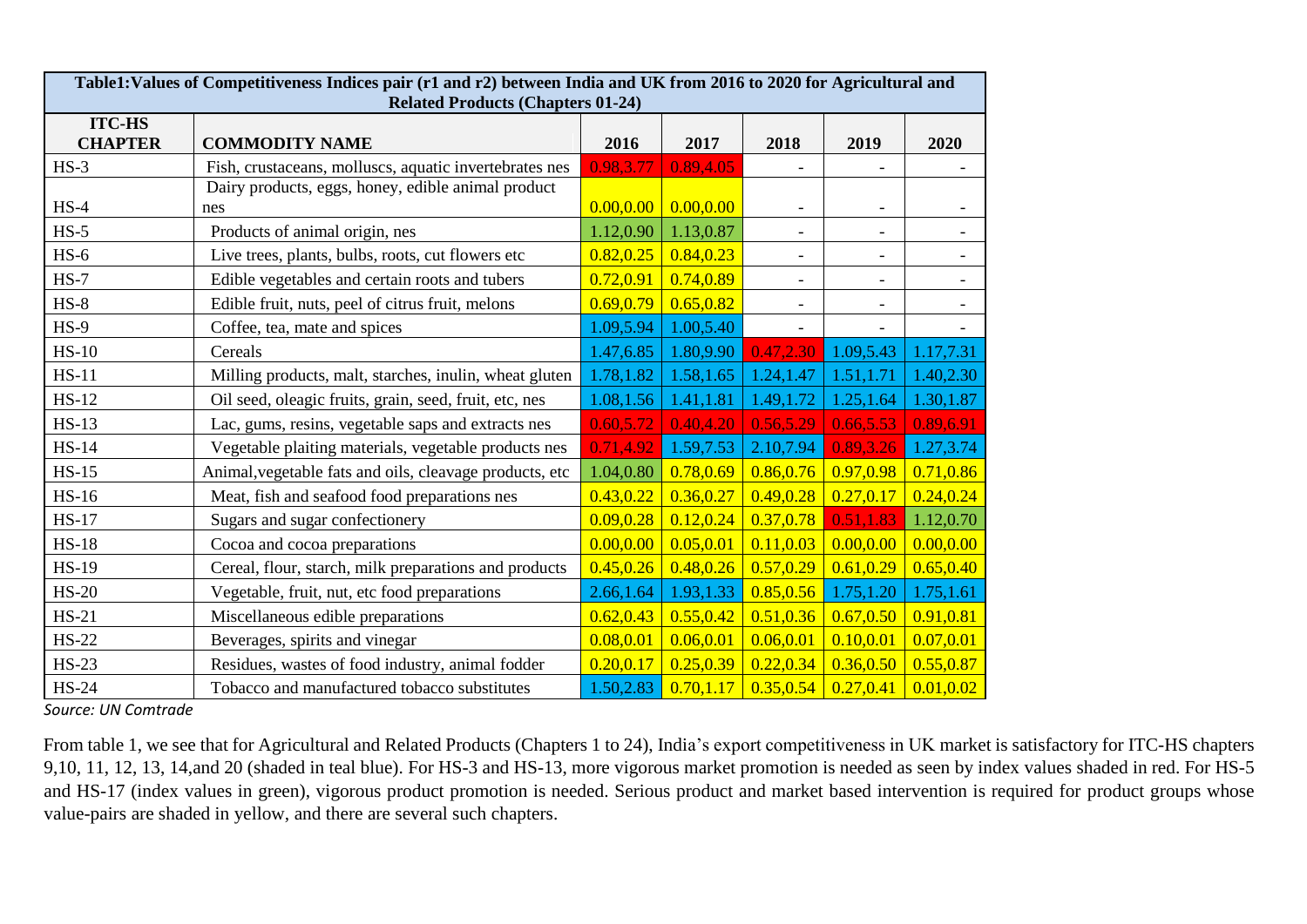| Table 2: Values of Competitiveness Indices pair (r1 and r2) between India and UK from 2016 to 2020 for Mineral<br><b>Products (Chapters 25-27)</b> |                                                          |            |                                                                       |            |            |            |  |
|----------------------------------------------------------------------------------------------------------------------------------------------------|----------------------------------------------------------|------------|-----------------------------------------------------------------------|------------|------------|------------|--|
| <b>ITC-HS</b><br><b>CHAPTER</b>                                                                                                                    | <b>COMMODITY NAME</b>                                    | 2016       | 2017                                                                  | 2018       | 2019       | 2020       |  |
| $HS-25$                                                                                                                                            | Salt, sulphur, earth, stone, plaster, lime and<br>cement |            | $2.43,9.24$   $3.06,12.28$   $2.51,9.00$   $2.84,9.50$   $3.64,14.62$ |            |            |            |  |
| $HS-26$                                                                                                                                            | Ores, slag and ash                                       | 0.12, 0.08 | 0.38,0.29                                                             | 2.31, 1.35 | 0.41, 0.40 | 0.79,1.19  |  |
| $HS-27$                                                                                                                                            | Mineral fuels, oils, distillation products, etc.         | 0.31,0.47  | 0.48,0.87                                                             | 0.45, 0.71 | 1.03,1.64  | 0.51, 0.86 |  |

Let us now turn to table 2. For USA, we had seen that for Mineral Products (Chapters 25-27), for all ITC-HS codes, heavy product based intervention along with a scrutiny into market factors was needed for improving India's export competitiveness. However, for UK, for HS-25 ("Salt, sulphur, earth, stone, plaster, lime and cement"), India's exports to the UK look competitive.

| Table3: Values of Competitiveness Indices pair (r1 and r2) between India and UK from 2016 to 2020 for Products of Chemical |                                                          |            |            |            |                |              |  |
|----------------------------------------------------------------------------------------------------------------------------|----------------------------------------------------------|------------|------------|------------|----------------|--------------|--|
| <sub>or</sub>                                                                                                              |                                                          |            |            |            |                |              |  |
|                                                                                                                            | <b>Allied Industries (Chapters 28-40)</b>                |            |            |            |                |              |  |
| <b>ITC-HS</b>                                                                                                              |                                                          |            |            |            |                |              |  |
| <b>CHAPTER</b>                                                                                                             | <b>COMMODITY NAME</b>                                    | 2016       | 2017       | 2018       | 2019           | 2020         |  |
|                                                                                                                            | Inorganic chemicals, precious metal compound,            |            |            |            |                |              |  |
| $HS-28$                                                                                                                    | isotopes                                                 | 0.32, 0.31 | 0.35, 0.39 | 0.44, 0.53 | 0.56, 0.62     | 0.92, 1.11   |  |
| <b>HS-29</b>                                                                                                               | Organic chemicals                                        | 1.07,2.60  | 0.78,2.18  | 0.69, 2.14 | 0.81,2.58      | [0.81, 3.23] |  |
| $HS-30$                                                                                                                    | Pharmaceutical products                                  | 0.58,1.12  | 0.52, 0.92 | 0.82,1.49  | 0.64, 1.17     | 0.78, 1.83   |  |
| <b>HS-31</b>                                                                                                               | Fertilizers                                              | 0.11, 0.01 | 0.05, 0.00 | 0.02, 0.00 | 0.04, 0.00     | 0.12, 0.02   |  |
| <b>HS-32</b>                                                                                                               | Tanning, dyeing extracts, tannins, derivs, pigments etc. | 0.72,1.79  | 0.65, 1.68 | 0.63,1.77  | 0.68,2.08      | 0.75,2.40    |  |
| $HS-33$                                                                                                                    | Essential oils, perfumes, cosmetics, toileteries         | 0.63, 0.60 | 0.59, 0.60 | 0.58, 0.54 | 0.52, 0.56     | 0.72,0.77    |  |
| <b>HS-34</b>                                                                                                               | Soaps, lubricants, waxes, candles, modelling pastes      | 0.83, 0.61 | 0.87, 0.62 | 0.70, 0.49 | 0.71, 0.51     | 0.71, 0.62   |  |
| <b>HS-35</b>                                                                                                               | Albuminoids, modified starches, glues, enzymes           | 0.16, 0.11 | 0.09, 0.05 | 0.14, 0.08 | 0.32, 0.17     | 0.41, 0.25   |  |
| <b>HS-36</b>                                                                                                               | Explosives, pyrotechnics, matches, pyrophorics, etc      | 0.07, 0.11 | 0.27, 0.51 | 0.08, 0.16 | 0.11, 0.21     | 0.06, 0.16   |  |
| <b>HS-37</b>                                                                                                               | Photographic or cinematographic goods                    | 0.19, 0.01 | 0.13, 0.00 | 0.00, 0.00 | $\blacksquare$ | 0.18, 0.01   |  |
| <b>HS-38</b>                                                                                                               | Miscellaneous chemical products                          | 0.51, 0.69 | 0.48, 0.69 | 0.49, 0.75 | 0.37, 0.65     | 0.34, 0.65   |  |
| <b>HS-39</b>                                                                                                               | Plastics and articles thereof                            | 0.94, 0.66 | 0.83, 0.65 | 2.14,4.59  | 2.15,4.36      | 2.27,5.06    |  |
| $HS-40$                                                                                                                    | Rubber and articles thereof                              | 1.39, 1.52 | 1.17,1.47  | 0.46, 0.04 | 0.58, 0.05     | 0.55, 0.10   |  |

*Source: UN Comtrade*

Even for Products of Chemical or Allied Industries (Chapters 28-40), Indian exports fared much better in USA compared to UK. Unlike for UK, where except for satisfactory performance of HS-39(plastics and related articles), all other chemical and allied products need heavy intervention on both fronts, product and market. For USA, several ITC-HS categories such as HS-29 (Organic chemicals), HS-30(Pharmaceutical products), HS-32(Tanning/Dyeing products) and HS-33(essential oils/perfumes/toiletries) exports had hit the required level of market penetration and competition by 2020. For these categories of Indian merchandise which are doing well in the USA, market based promotional intervention (red shaded region) is required for most of these products to do well in the UK.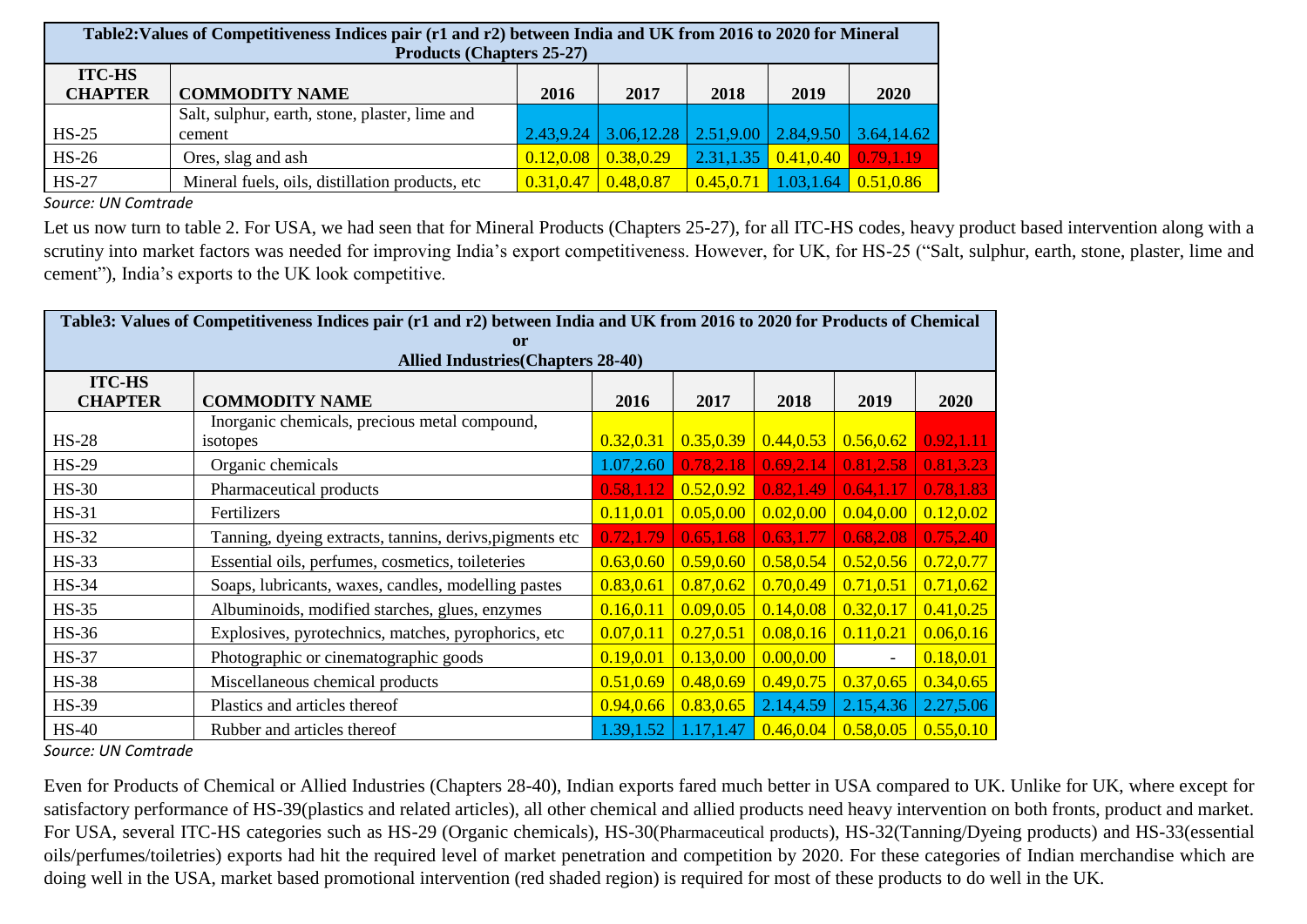|                                  | Table 4: Values of Competitiveness Indices pair (r1 and r2) between India and UK from 2016 to 2020 for Leather, |            |            |            |            |             |  |  |  |  |
|----------------------------------|-----------------------------------------------------------------------------------------------------------------|------------|------------|------------|------------|-------------|--|--|--|--|
| <b>Wood and Paper</b>            |                                                                                                                 |            |            |            |            |             |  |  |  |  |
| <b>Products (Chapters 41-49)</b> |                                                                                                                 |            |            |            |            |             |  |  |  |  |
| <b>ITC-HS</b>                    |                                                                                                                 |            |            |            |            |             |  |  |  |  |
| <b>CHAPTER</b>                   | <b>COMMODITY NAME</b>                                                                                           | 2016       | 2017       | 2018       | 2019       | <b>2020</b> |  |  |  |  |
|                                  | Raw hides and skins (other than furskins)                                                                       |            |            |            |            |             |  |  |  |  |
| $HS-41$                          | and leather                                                                                                     | 0.52, 0.31 | 0.49, 1.24 | 0.59, 0.13 | 0.58, 0.15 | 0.59, 0.16  |  |  |  |  |
|                                  | Articles of leather, animal gut, harness,                                                                       |            |            |            |            |             |  |  |  |  |
| $HS-42$                          | travel goods                                                                                                    | 2.28,5.39  | 2.13,4.67  | 0.65, 0.08 | 1.33,0.15  | 3.30,0.48   |  |  |  |  |
|                                  | Furskins and artificial fur, manufactures                                                                       |            |            |            |            |             |  |  |  |  |
| $HS-43$                          | thereof                                                                                                         | 2.30,0.24  | 1.40,0.12  | 1.20, 1.12 | 1.05, 1.32 | 0.75,1.01   |  |  |  |  |
|                                  | Wood and articles of wood, wood                                                                                 |            |            |            |            |             |  |  |  |  |
| <b>HS-44</b>                     | charcoal                                                                                                        | 0.65, 0.16 | 0.61, 0.14 | 14.34,0.06 | 1.04,0.01  | 0.41, 0.00  |  |  |  |  |
| <b>HS-45</b>                     | Cork and articles of cork                                                                                       | 0.81, 0.07 | 0.69, 0.07 | 0.74, 0.55 | 0.88, 0.76 | 0.85, 0.80  |  |  |  |  |
|                                  | Manufactures of plaiting material,                                                                              |            |            |            |            |             |  |  |  |  |
| $HS-46$                          | basketwork, etc.                                                                                                | 3.12, 1.17 | 1.26,0.83  | 1.81, 1.28 | 2.24, 1.55 | 3.05,1.93   |  |  |  |  |
|                                  | Pulp of wood, fibrous cellulosic material,                                                                      |            |            |            |            |             |  |  |  |  |
| <b>HS-47</b>                     | waste etc                                                                                                       | 1.16,0.01  | 16.06,0.04 | 1.24,3.20  | 3.40,10.13 | 2.16, 12.05 |  |  |  |  |
|                                  | Paper & paperboard, articles of pulp,                                                                           |            |            |            |            |             |  |  |  |  |
| $HS-48$                          | paper and board                                                                                                 | 1.11,0.63  | 0.92, 0.54 | 4.75,4.31  | 6.33, 6.43 | 6.12,6.27   |  |  |  |  |
| <b>HS-49</b>                     | Printed books, newspapers, pictures etc                                                                         | 2.75,1.49  | 2.97, 1.47 | 0.49, 4.95 | 0.71,5.59  | 0.50,5.38   |  |  |  |  |

In Table 4, for Leather, Wood and Paper Products (Chapters 41-49), a mix of both product and market-based approaches is required. Perhaps product development with more end-use options and product variety with industry-based R&D that are environmental friendly have to be developed to find buyers in a developed country like UK, for ITC-HS chapters 42. For instance, primary products like raw hides, wood and paper pulp may have limited use or UK is able to source these primary, unprocessed products at better price, quality and terms from other trading partners. Similarly, for HS-43 (Fur and its manufactures) and HS-49(Printed books, Newspapers), market-research and customer profiling within UK market may be attempted in line with elite/rarefied tastes and preferences and better quality to enhance market share in the UK compared with the rest of the world.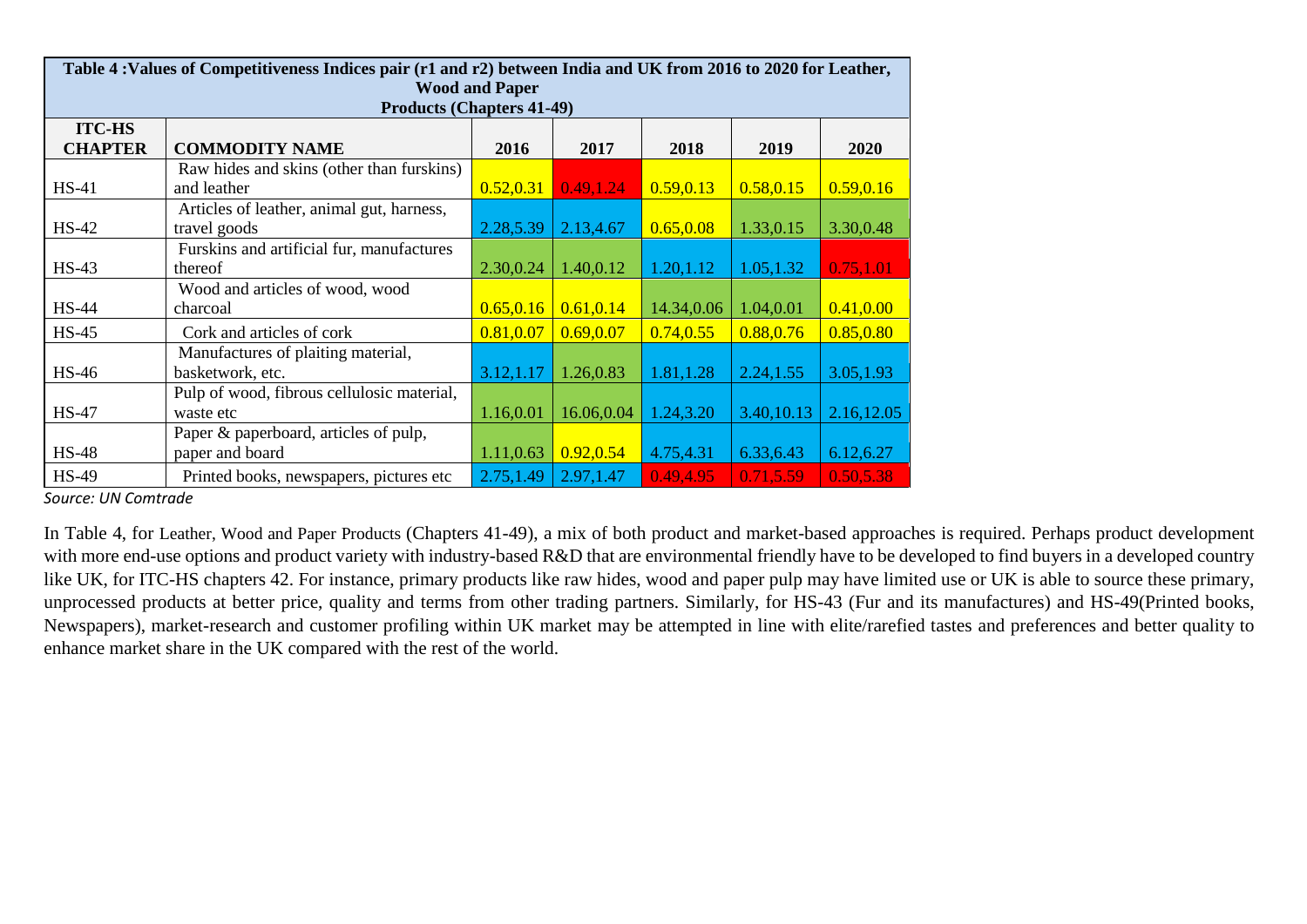|                | Table 5: Values of Competitiveness Indices pair (r1 and r2) between India and UK from 2016 to 2020 for r Textiles, |                          |            |            |            |            |
|----------------|--------------------------------------------------------------------------------------------------------------------|--------------------------|------------|------------|------------|------------|
|                | Footwear and Headgear (Chapters 50-65)                                                                             | <b>Textile Articles,</b> |            |            |            |            |
| <b>ITC-HS</b>  |                                                                                                                    |                          |            |            |            |            |
| <b>CHAPTER</b> | <b>COMMODITY NAME</b>                                                                                              | 2016                     | 2017       | 2018       | 2019       | 2020       |
| $HS-50$        | Silk                                                                                                               | 5.06,15.90               | 3.91,10.66 | 1.10,9.08  | 1.39,10.32 | 1.21,14.09 |
|                | Wool, animal hair, horsehair yarn and                                                                              |                          |            |            |            |            |
| $HS-51$        | fabric thereof                                                                                                     | 5.02,4.60                | 5.31,4.62  | 1.09,3.41  | 1.11,3.53  | 1.12,3.79  |
| $HS-52$        | Cotton                                                                                                             | 0.65, 6.05               | 0.52,4.95  | 0.75,2.72  | 0.70,2.42  | 0.66, 2.47 |
|                | Vegetable textile fibres nes, paper yarn,                                                                          |                          |            |            |            |            |
| <b>HS-53</b>   | woven fabric                                                                                                       | 1.24,11.24               | 1.08,9.73  | 1.83,2.00  | 2.67,2.96  | 2.41,3.10  |
| <b>HS-54</b>   | <b>Manmade filaments</b>                                                                                           | 1.22,3.78                | 1.00,3.64  | 0.61, 5.29 | 0.69,5.42  | 0.67,6.51  |
| <b>HS-55</b>   | Manmade staple fibres                                                                                              | 0.53,2.21                | 0.51,2.42  | 2.14,4.39  | 1.78,4.11  | 1.78,4.82  |
|                | Wadding, felt, nonwovens, yarns, twine,                                                                            |                          |            |            |            |            |
| <b>HS-56</b>   | cordage, etc                                                                                                       | 1.94,2.65                | 1.57,1.81  | 1.53,1.00  | 1.16,0.88  | 0.64, 0.79 |
| <b>HS-57</b>   | Carpets and other textile floor coverings                                                                          | 0.65,5.90                | 0.64,5.45  | 0.43, 0.34 | 1.21,1.05  | 1.34,1.58  |
|                | Special woven or tufted fabric, lace,                                                                              |                          |            |            |            |            |
| <b>HS-58</b>   | tapestry etc                                                                                                       | 2.43,5.02                | 2.14,4.59  | 1.54,4.02  | 1.57,4.06  | 1.46,4.01  |
|                | Impregnated, coated or laminated textile                                                                           |                          |            |            |            |            |
| <b>HS-59</b>   | fabric                                                                                                             | 2.56,1.65                | 1.61,1.07  | 1.42,3.87  | 1.42,3.96  | 1.16,3.23  |
| $HS-60$        | Knitted or crocheted fabric                                                                                        | 1.31,0.75                | 1.41,0.95  | 1.35,7.70  | 1.38,7.67  | 0.80,2.69  |
| HS-61          | Articles of apparel, accessories, knit or<br>crochet                                                               | 1.67,5.01                | 1.39,4.41  | 2.10,3.08  | 2.25,3.05  | 2.02, 2.75 |
|                | Articles of apparel, accessories, not knit                                                                         |                          |            |            |            |            |
| HS-62          | or crochet                                                                                                         | 1.34,4.68                | 1.25,4.08  | 1.96,0.62  | 1.84,0.74  | 1.59,0.88  |
|                | Other made textile articles, sets, worn                                                                            |                          |            |            |            |            |
| HS-63          | clothing etc                                                                                                       | 1.30,7.58                | 1.23,7.28  | 2.64,0.13  | 2.08,0.13  | 1.86,0.13  |
|                | Footwear, gaiters and the like, parts                                                                              |                          |            |            |            |            |
| HS-64          | thereof                                                                                                            | 2.51,4.29                | 2.00,3.25  | 0.34, 0.56 | 0.18, 0.33 | 0.15, 0.37 |
| <b>HS-65</b>   | Headgear and parts thereof                                                                                         | 2.28,0.75                | 2.04,0.69  | 1.47,2.85  | 1.31,2.92  | 1.48,4.07  |

Table 5 gives the values of competitiveness indices pair (r1 and r2) between India and UK from 2016 to 2020 for Textiles, Textile Articles, Footwear and Headgear (Chapters 50-65). India on an average seems to be doing pretty great (blue shaded region) in textiles items exports to the UK. Similar good performance was noted for USA with respect to textiles exports from India. For HS-65 (Headgear) too, Indian exports to UK look competitive in recent years. For HS-64 (Footwear), however, a definitive product promotion policy with market-research is needed for more effective bilateral trade between the trading partners.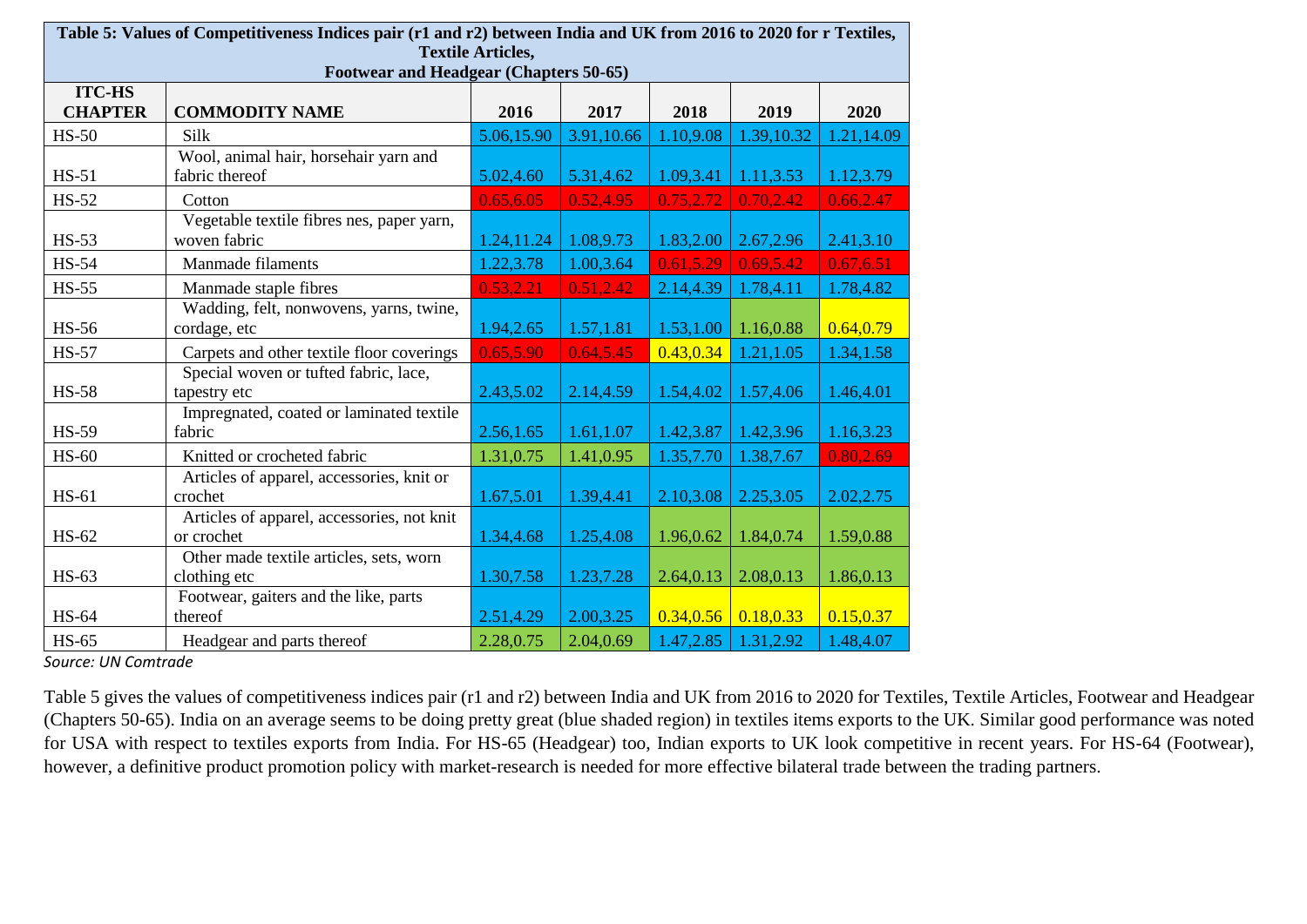|                | Table 6: Values of Competitiveness Indices pair (r1 and r2) between India and UK from 2016 to 2020 for<br><b>Assorted Group of</b><br><b>Items (Chapters 66-71)</b> |            |            |            |            |            |  |  |  |  |
|----------------|---------------------------------------------------------------------------------------------------------------------------------------------------------------------|------------|------------|------------|------------|------------|--|--|--|--|
| <b>ITC-HS</b>  |                                                                                                                                                                     |            |            |            |            |            |  |  |  |  |
| <b>CHAPTER</b> | <b>COMMODITY NAME</b>                                                                                                                                               | 2016       | 2017       | 2018       | 2019       | 2020       |  |  |  |  |
|                | Umbrellas, walking-sticks, seat-sticks,                                                                                                                             |            |            |            |            |            |  |  |  |  |
| <b>HS-66</b>   | whips, etc                                                                                                                                                          | 0.70, 0.10 | 3.07,0.11  | 0.66,1.23  | 0.82, 1.76 | 0.96.2.84  |  |  |  |  |
|                | Bird skin, feathers, artificial flowers,                                                                                                                            |            |            |            |            |            |  |  |  |  |
| $HS-67$        | human hair                                                                                                                                                          | 0.28, 0.70 | 0.23,0.47  | 0.69, 0.57 | 0.86, 0.72 | 0.87,0.77  |  |  |  |  |
|                | Stone, plaster, cement, asbestos, mica, etc                                                                                                                         |            |            |            |            |            |  |  |  |  |
| <b>HS-68</b>   | articles                                                                                                                                                            | 1.70,3.48  | 1.88, 3.77 | 0.33,1.40  | 0.12, 0.49 | 0.10, 0.32 |  |  |  |  |
| HS-69          | Ceramic products                                                                                                                                                    | 0.59, 0.94 | 0.60, 1.05 | 0.62, 1.10 | 0.59, 1.15 | 0.52, 1.51 |  |  |  |  |
| $HS-70$        | Glass and glassware                                                                                                                                                 | 0.92, 0.63 | 0.90, 0.63 | 1.00,1.58  | 1.05, 1.75 | 1.13,2.10  |  |  |  |  |
| $HS-71$        | Pearls, precious stones, metals, coins, etc.                                                                                                                        | 0.16, 0.68 | 0.20, 0.92 | 1.09,0.83  | 2.08,0.95  | 1.90, 1.12 |  |  |  |  |

From Table 6, we find competitiveness indices values for India to UK for Assorted Group of Items (Chapters 66-71). With the exception of HS-70 (Glass and Glassware) and HS-71(Pearls, precious stones etc.), where from Indian exports are doing well in the UK in recent years (blue shaded region), a mix of product and market specific research is required for other groups.

| Table 7: Values of Competitiveness Indices pair (r1 and r2) between India and UK from 2016 to 2020 for r<br><b>Base Metals</b><br>and Articles of Base Metals (Chapters 72-83) |                                                  |            |            |            |            |             |  |  |
|--------------------------------------------------------------------------------------------------------------------------------------------------------------------------------|--------------------------------------------------|------------|------------|------------|------------|-------------|--|--|
| <b>ITC-HS</b><br><b>CHAPTER</b>                                                                                                                                                | <b>COMMODITY NAME</b>                            | 2016       | 2017       | 2018       | 2019       | <b>2020</b> |  |  |
| $HS-72$                                                                                                                                                                        | Iron and steel                                   | 0.64,1.06  | 0.73,1.78  | 2.18,0.38  | 1.30,0.35  | 1.08,0.21   |  |  |
| $HS-73$                                                                                                                                                                        | Articles of iron or steel                        | 1.19,1.98  | 0.99, 1.77 | 0.54,1.05  | 0.36, 0.78 | 0.27, 0.76  |  |  |
| <b>HS-74</b>                                                                                                                                                                   | Copper and articles thereof                      | 0.59, 0.95 | 0.41,0.78  | 0.05, 0.21 | 0.06, 0.24 | 0.05, 0.26  |  |  |
| $HS-75$                                                                                                                                                                        | Nickel and articles thereof                      | 0.31, 0.18 | 1.28,0.21  | 0.03, 0.08 | 0.03, 0.06 | 0.01, 0.07  |  |  |
| <b>HS-76</b>                                                                                                                                                                   | Aluminium and articles thereof                   | 0.42, 0.55 | 0.34, 0.60 | 6.68,0.92  | 4.03,0.66  | 3.10,0.60   |  |  |
| <b>HS-78</b>                                                                                                                                                                   | Lead and articles thereof                        | 0.09, 0.17 | 0.04, 0.16 | 1.00,0.22  | 0.26, 0.05 | 0.25, 0.06  |  |  |
| <b>HS-79</b>                                                                                                                                                                   | Zinc and articles thereof                        | 0.02, 0.06 | 0.01, 0.04 | 1.71,1.54  | 1.72,1.61  | 1.74,1.85   |  |  |
| <b>HS-80</b>                                                                                                                                                                   | Tin and articles thereof                         | 1.41,0.46  | 4.12,0.65  | 4.46,2.66  | 4.59,2.92  | 4.54,3.49   |  |  |
| <b>HS-81</b>                                                                                                                                                                   | Other base metals, cermets, articles<br>thereof  | 0.28, 0.05 | 0.24, 0.05 | 1.27,0.79  | 1.13,0.75  | 1.04,0.75   |  |  |
| <b>HS-82</b>                                                                                                                                                                   | Tools, implements, cutlery, etc of<br>base metal | 2.03, 1.84 | 1.63, 1.52 | 1.29,0.38  | 1.08,0.40  | 1.68,0.67   |  |  |
| <b>HS-83</b>                                                                                                                                                                   | Miscellaneous articles of base metal             | 5.18,3.10  | 4.58,2.90  | 0.22, 0.19 | 0.24, 0.15 | 1.24,0.33   |  |  |

*Source: UN Comtrade*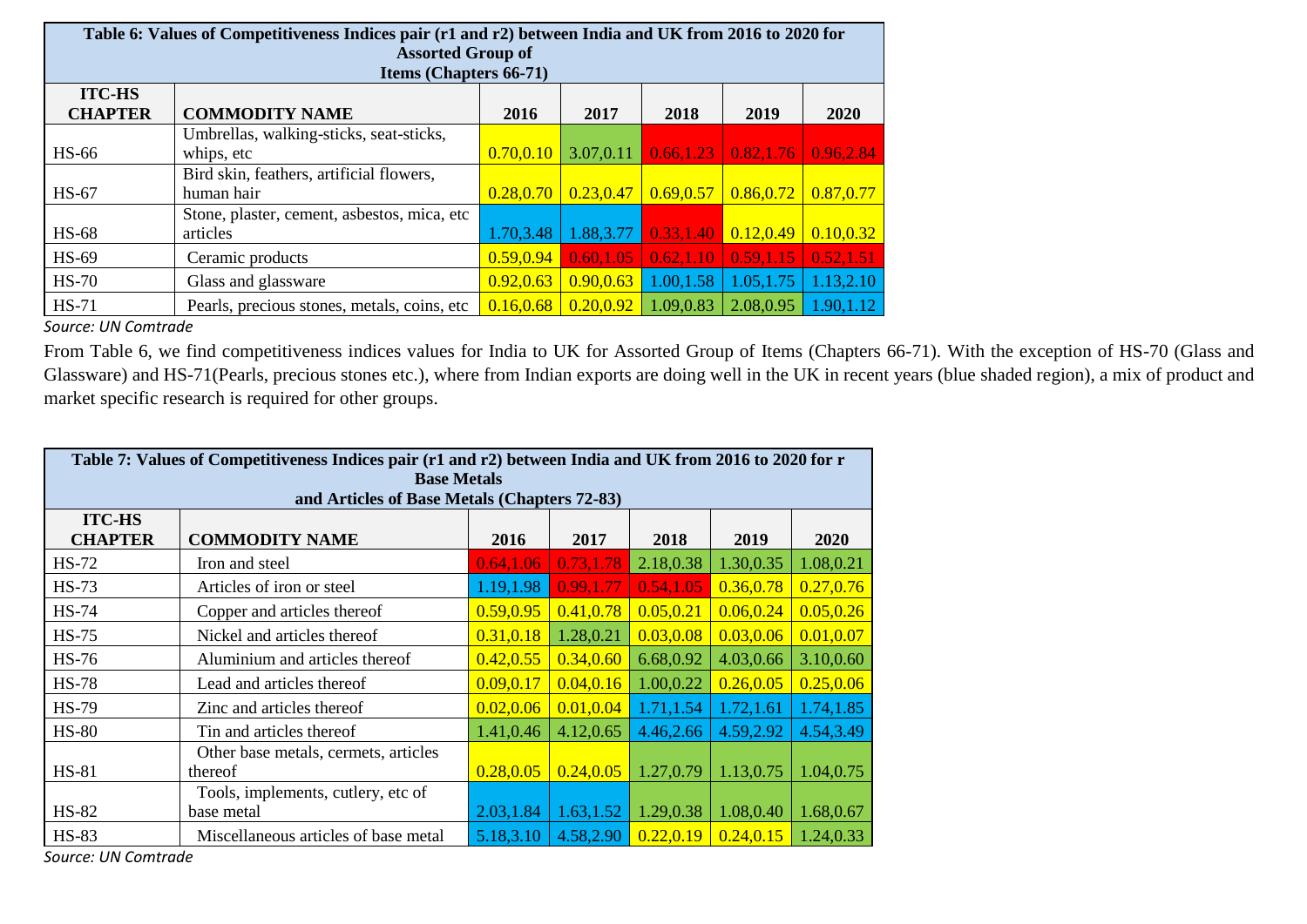From Table 7 (see previous page), for Base Metals and Articles of Base Metals (Chapters 72-83), mostly vigorous product specific intervention is required for bulk of the commodities. India's exports look competitive enough for UK for ITC HS chapters HS-79(Zinc) and HS-80(Tin) whereas Indian exports of HS-73 (Iron & Steel), HS-78 (Lead) and HS-83 (Base Metals) were found competitive in USA market (but not in the UK market).

|                | Table 8: Values of Competitiveness Indices pair (r1 and r2) between India and UK from 2016 to 2020 for High-<br><b>End Manufactured</b> |            |            |            |            |            |  |  |  |
|----------------|-----------------------------------------------------------------------------------------------------------------------------------------|------------|------------|------------|------------|------------|--|--|--|
| <b>ITC-HS</b>  | Products, Furniture, Sports Goods and Works of Art (Chapters 84-99)                                                                     |            |            |            |            |            |  |  |  |
| <b>CHAPTER</b> | <b>COMMODITY NAME</b>                                                                                                                   | 2016       | 2017       | 2018       | 2019       | 2020       |  |  |  |
| <b>HS-84</b>   | Nuclear reactors, boilers, machinery, etc                                                                                               | 1.40,0.71  | 1.30,0.74  | 0.24, 0.21 | 0.31, 0.25 | 0.33, 0.28 |  |  |  |
| <b>HS-85</b>   | Electrical, electronic equipment                                                                                                        | 2.00,0.48  | 1.50,0.36  | 2.39,0.94  | 3.45, 1.00 | 2.19,0.96  |  |  |  |
| <b>HS-86</b>   | Railway, tramway locomotives, rolling<br>stock, equipment                                                                               | 0.31, 0.13 | 0.21, 0.12 | 0.00, 0.00 | 0.00, 0.00 | 0.00, 0.00 |  |  |  |
| <b>HS-87</b>   | Vehicles other than railway, tramway                                                                                                    | 0.38,0.31  | 0.30, 0.25 | 3.54,1.28  | 1.49,0.56  | 1.16,0.50  |  |  |  |
| <b>HS-88</b>   | Aircraft, spacecraft, and parts thereof                                                                                                 | 0.64, 0.41 | 1.21,0.58  | 6.32,0.77  | 0.39, 0.04 | 0.37, 0.05 |  |  |  |
| <b>HS-89</b>   | Ships, boats and other floating<br>structures                                                                                           | 0.00, 0.00 | 0.00, 0.00 | 0.63, 0.12 | 0.63, 0.16 | 0.62, 0.18 |  |  |  |
| <b>HS-90</b>   | Optical, photo, technical, medical, etc<br>apparatus                                                                                    | 2.22,0.77  | 3.40,1.20  | 0.25, 0.14 | 0.54, 0.28 | 0.08, 0.09 |  |  |  |
| <b>HS-91</b>   | Clocks and watches and parts thereof                                                                                                    | 0.64, 0.07 | 0.64, 0.06 | 1.74,0.79  | 1.60,0.79  | 1.51,0.88  |  |  |  |
| HS-92          | Musical instruments, parts and<br>accessories                                                                                           | 0.44, 0.09 | 0.63, 0.12 | 2.42,0.55  | 2.71,0.65  | 2.79,0.68  |  |  |  |
| <b>HS-93</b>   | Arms and ammunition, parts and<br>accessories thereof                                                                                   | 0.11, 0.04 | 0.28, 0.14 | 0.48,0.39  | 0.52, 0.43 | 0.58,0.49  |  |  |  |
| <b>HS-94</b>   | Furniture, lighting, signs, prefabricated<br>buildings                                                                                  | 1.88,0.82  | 1.77,0.79  | 0.84, 0.20 | 1.23,0.25  | 2.40,0.45  |  |  |  |
| <b>HS-95</b>   | Toys, games, sports requisites                                                                                                          | 2.68,0.59  | 3.08,0.56  | 2.42,0.55  | 2.71,0.65  | 2.79,0.68  |  |  |  |
| <b>HS-96</b>   | Miscellaneous manufactured articles                                                                                                     | 0.68, 0.57 | 0.61, 0.47 | 18.74,0.41 | 7.52,0.29  | 17.07,0.40 |  |  |  |
| <b>HS-97</b>   | Works of art, collectors pieces and<br>antiques                                                                                         | 0.75, 0.52 | 1.17,0.23  | 0.84, 0.20 | 1.23,0.25  | 2.40,0.45  |  |  |  |
| <b>HS-99</b>   | Commodities not elsewhere specified                                                                                                     | 4.87,0.70  | 6.26,0.43  | 18.74,0.41 | 7.52,0.29  | 17.07,0.40 |  |  |  |

*Source: UN Comtrade*

Table 8 for High-End Manufactured Products, Furniture, Sports Goods and Works of Art (Chapters 84-99), shows a distinctive product promotion need (green shaded region) as well as a mix of both product-market strategies (yellow shaded region).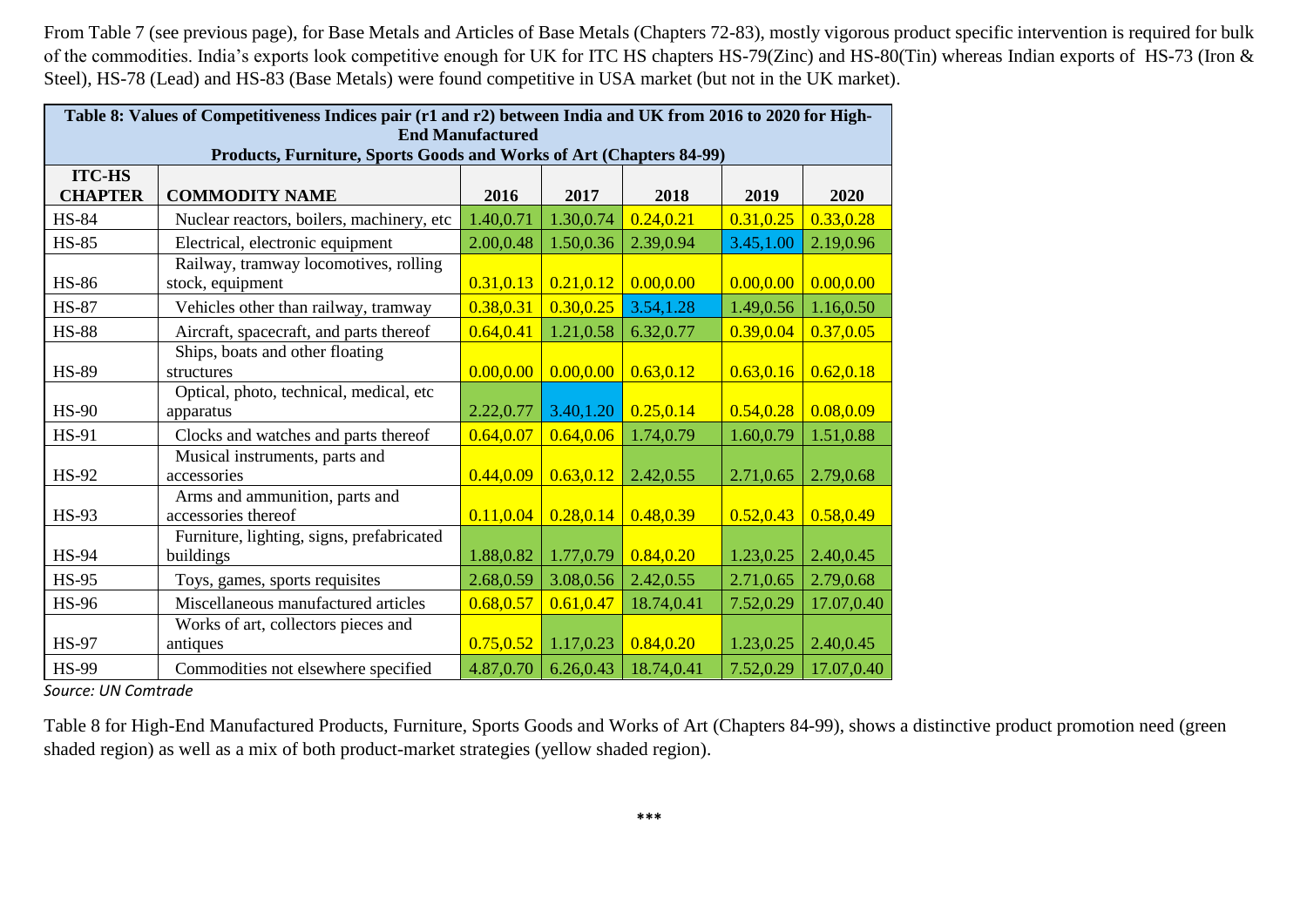## **Annexure-I**

| <b>Commodity Code</b> | <b>Commodity Description</b>                                                                                 | 2016  | 2017  | 2018   | 2019   | 2020  |
|-----------------------|--------------------------------------------------------------------------------------------------------------|-------|-------|--------|--------|-------|
|                       | Nuclear reactors, boilers, machinery and mechanical appliances; parts                                        |       |       |        |        |       |
| <b>HS-84</b>          | thereof                                                                                                      | 8.71% | 9.48% | 10.35% | 9.36%  | 8.29% |
| HS-61                 | Apparel and clothing accessories; knitted or crocheted                                                       | 9.75% | 8.56% | 7.78%  | 7.59%  | 6.99% |
|                       | Mineral fuels, mineral oils and products of their distillation; bituminous                                   |       |       |        |        |       |
| <b>HS-27</b>          | substances; mineral waxes                                                                                    | 2.93% | 7.01% | 7.15%  | 13.26% | 4.54% |
| HS-62                 | Apparel and clothing accessories; not knitted or crocheted                                                   | 8.81% | 7.44% | 6.90%  | 6.80%  | 6.01% |
|                       | Natural, cultured pearls; precious, semi-precious stones; precious metals,                                   |       |       |        |        |       |
|                       | metals clad with precious metal, and articles thereof; imitation jewellery;                                  |       |       |        |        |       |
| <b>HS-71</b>          | coin                                                                                                         | 7.58% | 7.03% | 8.38%  | 6.32%  | 5.48% |
| <b>HS-30</b>          | Pharmaceutical products                                                                                      | 5.76% | 4.74% | 6.04%  | 4.73%  | 7.50% |
|                       | Electrical machinery and equipment and parts thereof; sound recorders and                                    |       |       |        |        |       |
| <b>HS-85</b>          | reproducers; television image and sound recorders and reproducers, parts<br>and accessories of such articles | 4.31% | 3.39% | 3.60%  | 3.65%  | 5.94% |
|                       |                                                                                                              |       |       |        |        |       |
| <b>HS-29</b>          | Organic chemicals                                                                                            | 3.62% | 3.21% | 3.52%  | 3.76%  | 4.95% |
| HS-64                 | Footwear; gaiters and the like; parts of such articles                                                       | 4.48% | 3.43% | 3.14%  | 3.03%  | 2.51% |
| <b>HS-87</b>          | Vehicles; other than railway or tramway rolling stock, and parts and<br>accessories thereof                  |       | 2.84% |        |        |       |
|                       | Textiles, made up articles; sets; worn clothing and worn textile articles;                                   | 3.71% |       | 2.35%  | 2.76%  | 2.58% |
| HS-63                 | rags                                                                                                         | 2.81% | 2.72% | 2.82%  | 2.87%  | 3.01% |
| <b>HS-73</b>          | Iron or steel articles                                                                                       | 2.65% | 2.48% | 2.85%  | 2.83%  | 2.89% |
|                       | Articles of leather; saddlery and harness; travel goods, handbags and                                        |       |       |        |        |       |
| HS-42                 | similar containers; articles of animal gut (other than silk-worm gut)                                        | 2.93% | 2.58% | 2.59%  | 2.37%  | 2.24% |
|                       | Optical, photographic, cinematographic, measuring, checking, medical or                                      |       |       |        |        |       |
| $HS-90$               | surgical instruments and apparatus; parts and accessories                                                    | 2.22% | 3.45% | 2.83%  | 1.62%  | 1.51% |
| <b>HS-39</b>          | Plastics and articles thereof                                                                                | 1.78% | 1.88% | 1.95%  | 1.98%  | 2.60% |
| $HS-25$               | Salt; sulphur; earths, stone; plastering materials, lime and cement                                          | 1.41% | 1.73% | 1.57%  | 1.50%  | 2.38% |
| $HS-10$               | Cereals                                                                                                      | 1.33% | 2.37% | 0.85%  | 1.20%  | 2.13% |
| <b>HS-09</b>          | Coffee, tea, mate and spices                                                                                 | 1.59% | 1.51% | 1.44%  | 1.27%  | 1.64% |
| $HS-03$               | Fish and crustaceans, molluscs and other aquatic invertebrates                                               | 1.60% | 1.71% | 1.27%  | 1.24%  | 1.48% |
| <b>HS-88</b>          | Aircraft, spacecraft and parts thereof                                                                       | 1.24% | 1.43% | 1.62%  | 1.62%  | 1.21% |
|                       | Furniture; bedding, mattresses, mattress supports, cushions and similar                                      |       |       |        |        |       |
|                       | stuffed furnishings; lamps and lighting fittings, n.e.c.; illuminated signs,                                 |       |       |        |        |       |
| <b>HS-94</b>          | illuminated name-plates and the like; prefabricated buildings                                                | 1.44% | 1.42% | 1.39%  | 1.35%  | 1.46% |
| $HS-40$               | Rubber and articles thereof                                                                                  | 1.17% | 1.25% | 1.36%  | 1.21%  | 1.63% |
| <b>HS-83</b>          | Metal; miscellaneous products of base metal                                                                  | 1.23% | 1.18% | 1.09%  | 1.14%  | 1.32% |
| <b>HS-72</b>          | Iron and steel                                                                                               | 0.84% | 1.67% | 1.17%  | 0.99%  | 0.98% |
| <b>HS-68</b>          | Stone, plaster, cement, asbestos, mica or similar materials; articles thereof                                | 1.00% | 1.12% | 0.89%  | 0.88%  | 1.08% |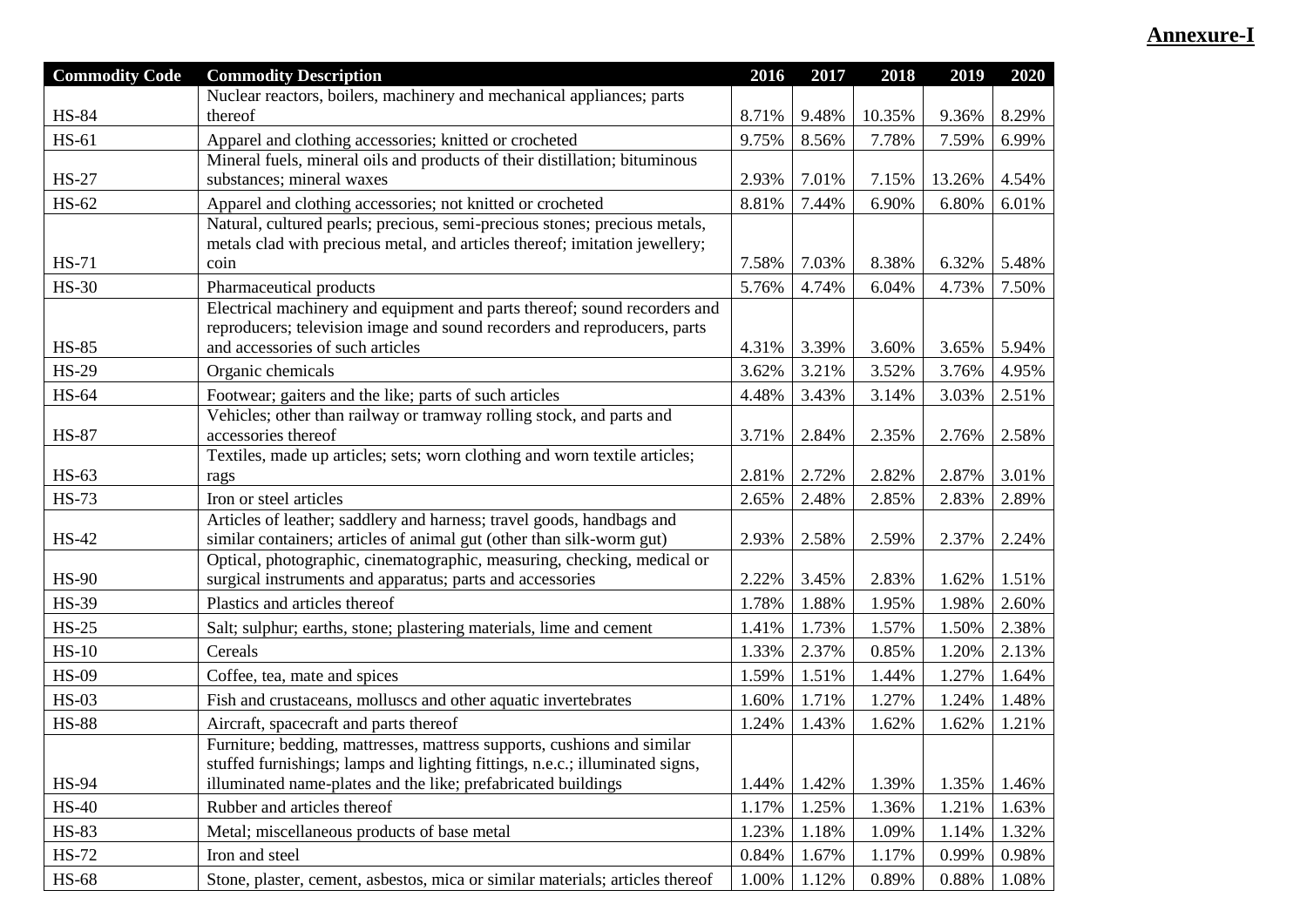| <b>HS-57</b> | Carpets and other textile floor coverings                                                                                                                                                                                                          | 1.09% | 0.98% | 0.92% | 0.89% | 0.98% |
|--------------|----------------------------------------------------------------------------------------------------------------------------------------------------------------------------------------------------------------------------------------------------|-------|-------|-------|-------|-------|
| $HS-20$      | Preparations of vegetables, fruit, nuts or other parts of plants                                                                                                                                                                                   | 0.88% | 0.76% | 0.75% | 0.68% | 0.99% |
| <b>HS-08</b> | Fruit and nuts, edible; peel of citrus fruit or melons                                                                                                                                                                                             | 0.78% | 0.81% | 0.78% | 0.73% | 0.73% |
|              | Tanning or dyeing extracts; tannins and their derivatives; dyes, pigments                                                                                                                                                                          |       |       |       |       |       |
| HS-32        | and other colouring matter; paints, varnishes; putty, other mastics; inks                                                                                                                                                                          | 0.69% | 0.70% | 0.76% | 0.75% | 0.85% |
| <b>HS-48</b> | Paper and paperboard; articles of paper pulp, of paper or paperboard                                                                                                                                                                               | 0.73% | 0.61% | 0.65% | 0.82% | 0.87% |
| <b>HS-99</b> | Commodities not specified according to kind                                                                                                                                                                                                        | 0.95% | 0.79% | 0.73% | 0.43% | 0.53% |
| <b>HS-07</b> | Vegetables and certain roots and tubers; edible                                                                                                                                                                                                    | 0.59% | 0.57% | 0.55% | 0.59% | 0.91% |
| <b>HS-38</b> | Chemical products n.e.c.                                                                                                                                                                                                                           | 0.50% | 0.54% | 0.67% | 0.59% | 0.77% |
| <b>HS-33</b> | Essential oils and resinoids; perfumery, cosmetic or toilet preparations                                                                                                                                                                           | 0.60% | 0.62% | 0.55% | 0.53% | 0.72% |
| <b>HS-95</b> | Toys, games and sports requisites; parts and accessories thereof                                                                                                                                                                                   | 0.57% | 0.56% | 0.52% | 0.57% | 0.72% |
| <b>HS-76</b> | Aluminium and articles thereof                                                                                                                                                                                                                     | 0.40% | 0.48% | 0.87% | 0.58% | 0.52% |
| <b>HS-49</b> | Printed books, newspapers, pictures and other products of the printing<br>industry; manuscripts, typescripts and plans                                                                                                                             | 0.53% | 0.55% | 0.48% | 0.54% | 0.64% |
| <b>HS-82</b> | Tools, implements, cutlery, spoons and forks, of base metal; parts thereof,<br>of base metal                                                                                                                                                       | 0.55% | 0.46% | 0.46% | 0.44% | 0.50% |
| <b>HS-54</b> | Man-made filaments; strip and the like of man-made textile materials                                                                                                                                                                               | 0.47% | 0.47% | 0.43% | 0.38% | 0.34% |
| HS-69        | Ceramic products                                                                                                                                                                                                                                   | 0.26% | 0.29% | 0.33% | 0.49% | 0.74% |
| $HS-51$      | Wool, fine or coarse animal hair; horsehair yarn and woven fabric                                                                                                                                                                                  | 0.30% | 0.30% | 0.36% | 0.40% | 0.25% |
| $HS-21$      | Miscellaneous edible preparations                                                                                                                                                                                                                  | 0.27% | 0.25% | 0.27% | 0.28% | 0.53% |
|              | Wadding, felt and nonwovens, special yarns; twine, cordage, ropes and                                                                                                                                                                              |       |       |       |       |       |
| <b>HS-56</b> | cables and articles thereof                                                                                                                                                                                                                        | 0.30% | 0.21% | 0.24% | 0.33% | 0.39% |
| $HS-12$      | Oil seeds and oleaginous fruits; miscellaneous grains, seeds and fruit,<br>industrial or medicinal plants; straw and fodder                                                                                                                        | 0.22% | 0.31% | 0.28% | 0.24% | 0.40% |
| <b>HS-74</b> | Copper and articles thereof                                                                                                                                                                                                                        | 0.27% | 0.25% | 0.26% | 0.26% | 0.28% |
| <b>HS-70</b> | Glass and glassware                                                                                                                                                                                                                                | 0.24% | 0.25% | 0.23% | 0.25% | 0.26% |
|              | Animal or vegetable fats and oils and their cleavage products; prepared                                                                                                                                                                            |       |       |       |       |       |
| $HS-15$      | animal fats; animal or vegetable waxes                                                                                                                                                                                                             | 0.21% | 0.22% | 0.22% | 0.28% | 0.29% |
| HS-52        | Cotton                                                                                                                                                                                                                                             | 0.29% | 0.25% | 0.24% | 0.23% | 0.21% |
| <b>HS-28</b> | Inorganic chemicals; organic and inorganic compounds of precious metals;<br>of rare earth metals, of radio-active elements and of isotopes                                                                                                         | 0.12% | 0.17% | 0.27% | 0.26% | 0.39% |
| <b>HS-34</b> | Soap, organic surface-active agents; washing, lubricating, polishing or<br>scouring preparations; artificial or prepared waxes, candles and similar<br>articles, modelling pastes, dental waxes and dental preparations with a<br>basis of plaster | 0.23% | 0.24% | 0.19% | 0.19% | 0.29% |
|              | Fabrics; special woven fabrics, tufted textile fabrics, lace, tapestries,                                                                                                                                                                          |       |       |       |       |       |
| <b>HS-58</b> | trimmings, embroidery                                                                                                                                                                                                                              | 0.28% | 0.27% | 0.22% | 0.18% | 0.18% |
| $HS-55$      | Man-made staple fibres                                                                                                                                                                                                                             | 0.21% | 0.22% | 0.26% | 0.20% | 0.18% |
| $HS-23$      | Food industries, residues and wastes thereof; prepared animal fodder                                                                                                                                                                               | 0.07% | 0.17% | 0.16% | 0.22% | 0.44% |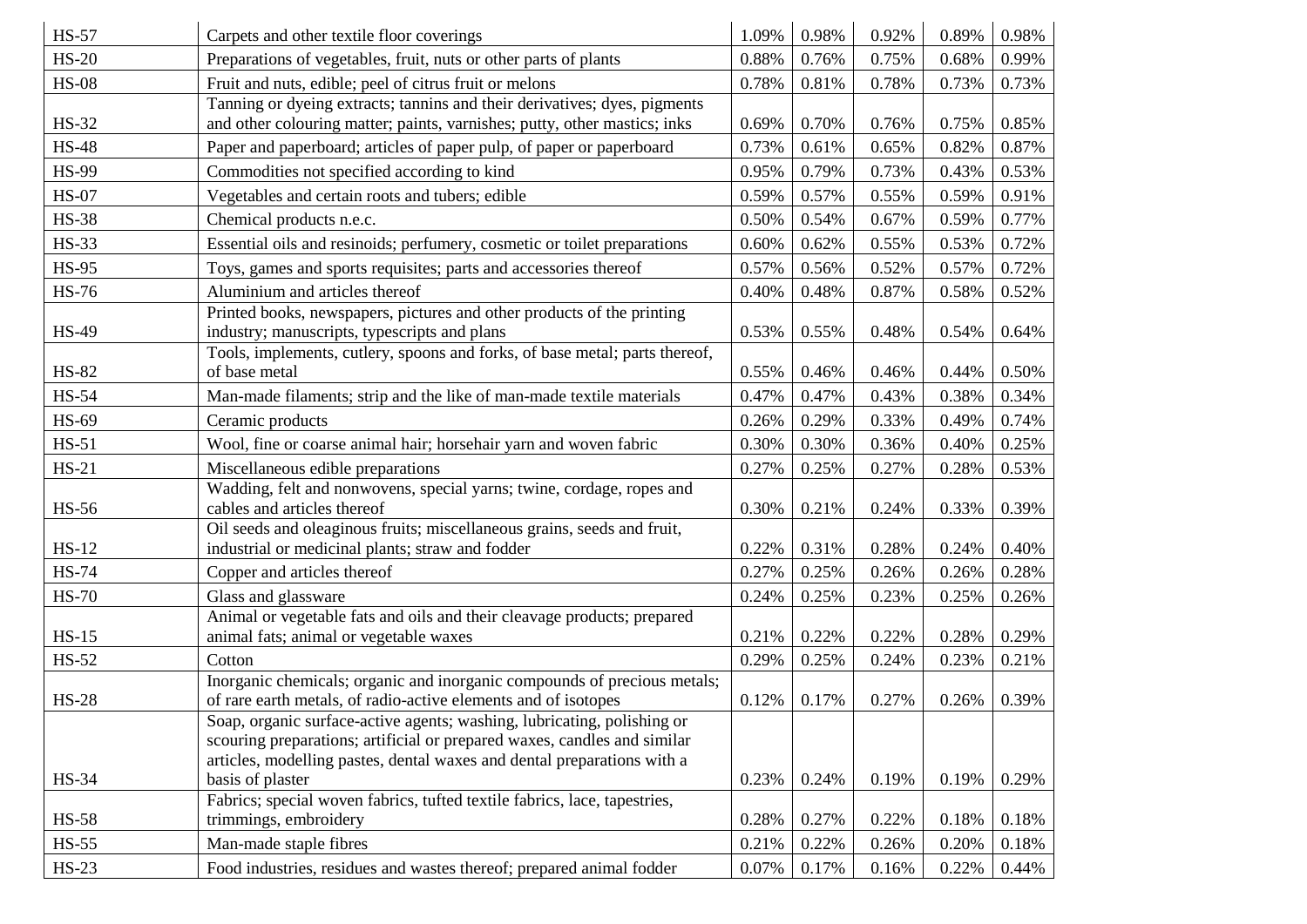| $HS-13$      | Lac; gums, resins and other vegetable saps and extracts                                                                                       | 0.19%    | 0.14% | 0.19% | 0.20% | 0.30%    |
|--------------|-----------------------------------------------------------------------------------------------------------------------------------------------|----------|-------|-------|-------|----------|
| <b>HS-19</b> | Preparations of cereals, flour, starch or milk; pastrycooks' products                                                                         | 0.17%    | 0.17% | 0.19% | 0.20% | 0.30%    |
| <b>HS-26</b> | Ores, slag and ash                                                                                                                            | 0.02%    | 0.08% | 0.34% | 0.10% | 0.34%    |
|              | Meat, fish or crustaceans, molluscs or other aquatic invertebrates;                                                                           |          |       |       |       |          |
| <b>HS-16</b> | preparations thereof                                                                                                                          | 0.15%    | 0.19% | 0.20% | 0.12% | 0.17%    |
| <b>HS-97</b> | Works of art; collectors' pieces and antiques                                                                                                 | 0.35%    | 0.11% | 0.11% | 0.12% | 0.15%    |
| <b>HS-17</b> | Sugars and sugar confectionery                                                                                                                | 0.06%    | 0.06% | 0.16% | 0.37% | 0.14%    |
| <b>HS-44</b> | Wood and articles of wood; wood charcoal                                                                                                      | 0.17%    | 0.16% | 0.15% | 0.16% | 0.19%    |
| <b>HS-96</b> | Miscellaneous manufactured articles                                                                                                           | 0.20%    | 0.16% | 0.14% | 0.15% | 0.16%    |
| $HS-53$      | Vegetable textile fibres; paper yarn and woven fabrics of paper yarn                                                                          | 0.17%    | 0.14% | 0.14% | 0.15% | 0.21%    |
| $HS-11$      | Products of the milling industry; malt, starches, inulin, wheat gluten                                                                        | 0.12%    | 0.11% | 0.10% | 0.13% | 0.19%    |
| <b>HS-24</b> | Tobacco and manufactured tobacco substitutes                                                                                                  | 0.21%    | 0.13% | 0.06% | 0.04% | 0.00%    |
| <b>HS-59</b> | Textile fabrics; impregnated, coated, covered or laminated; textile articles<br>of a kind suitable for industrial use                         | 0.11%    | 0.07% | 0.07% | 0.05% | 0.05%    |
| $HS-50$      | Silk                                                                                                                                          | 0.11%    | 0.07% | 0.06% | 0.05% | 0.04%    |
| <b>HS-75</b> | Nickel and articles thereof                                                                                                                   | 0.03%    | 0.04% | 0.09% | 0.08% | 0.04%    |
| $HS-65$      | Headgear and parts thereof                                                                                                                    | 0.05%    | 0.05% | 0.05% | 0.05% | 0.06%    |
| <b>HS-06</b> | Trees and other plants, live; bulbs, roots and the like; cut flowers and<br>ornamental foliage                                                | 0.06%    | 0.06% | 0.06% | 0.04% | 0.04%    |
|              | Railway, tramway locomotives, rolling-stock and parts thereof; railway or                                                                     |          |       |       |       |          |
| <b>HS-86</b> | tramway track fixtures and fittings and parts thereof; mechanical (including<br>electro-mechanical) traffic signalling equipment of all kinds | 0.04%    | 0.05% | 0.06% | 0.05% | 0.06%    |
| <b>HS-60</b> | Fabrics; knitted or crocheted                                                                                                                 | 0.03%    | 0.04% | 0.04% | 0.03% | 0.05%    |
| <b>HS-41</b> |                                                                                                                                               | 0.05%    |       | 0.02% |       |          |
|              | Raw hides and skins (other than furskins) and leather<br>Vegetable plaiting materials; vegetable products not elsewhere specified or          |          | 0.05% |       | 0.02% | 0.01%    |
| <b>HS-14</b> | included                                                                                                                                      | 0.02%    | 0.03% | 0.03% | 0.03% | 0.04%    |
| <b>HS-22</b> | Beverages, spirits and vinegar                                                                                                                | 0.02%    | 0.02% | 0.02% | 0.02% | 0.02%    |
| <b>HS-35</b> | Albuminoidal substances; modified starches; glues; enzymes                                                                                    | 0.01%    | 0.01% | 0.01% | 0.02% | 0.04%    |
|              | Feathers and down, prepared; and articles made of feather or of down;                                                                         |          |       |       |       |          |
| <b>HS-67</b> | artificial flowers; articles of human hair                                                                                                    | 0.02%    | 0.02% | 0.02% | 0.01% | 0.02%    |
| <b>HS-91</b> | Clocks and watches and parts thereof                                                                                                          | 0.02%    | 0.02% | 0.02% | 0.01% | 0.01%    |
| $HS-05$      | Animal originated products; not elsewhere specified or included                                                                               | 0.02%    | 0.02% | 0.01% | 0.02% | $0.00\%$ |
|              | Manufactures of straw, esparto or other plaiting materials; basketware and                                                                    |          |       |       |       |          |
| HS-46        | wickerwork                                                                                                                                    | 0.02%    | 0.01% | 0.01% | 0.02% | 0.02%    |
| <b>HS-78</b> | Lead and articles thereof                                                                                                                     | 0.01%    | 0.01% | 0.01% | 0.02% | 0.02%    |
| HS-93        | Arms and ammunition; parts and accessories thereof                                                                                            | $0.00\%$ | 0.01% | 0.00% | 0.03% | 0.01%    |
| <b>HS-80</b> | Tin; articles thereof                                                                                                                         | 0.01%    | 0.01% | 0.02% | 0.01% | 0.01%    |
| <b>HS-81</b> | Metals; n.e.c., cermets and articles thereof                                                                                                  | 0.01%    | 0.01% | 0.01% | 0.01% | 0.01%    |
| HS-92        | Musical instruments; parts and accessories of such articles                                                                                   | 0.01%    | 0.01% | 0.01% | 0.01% | 0.01%    |